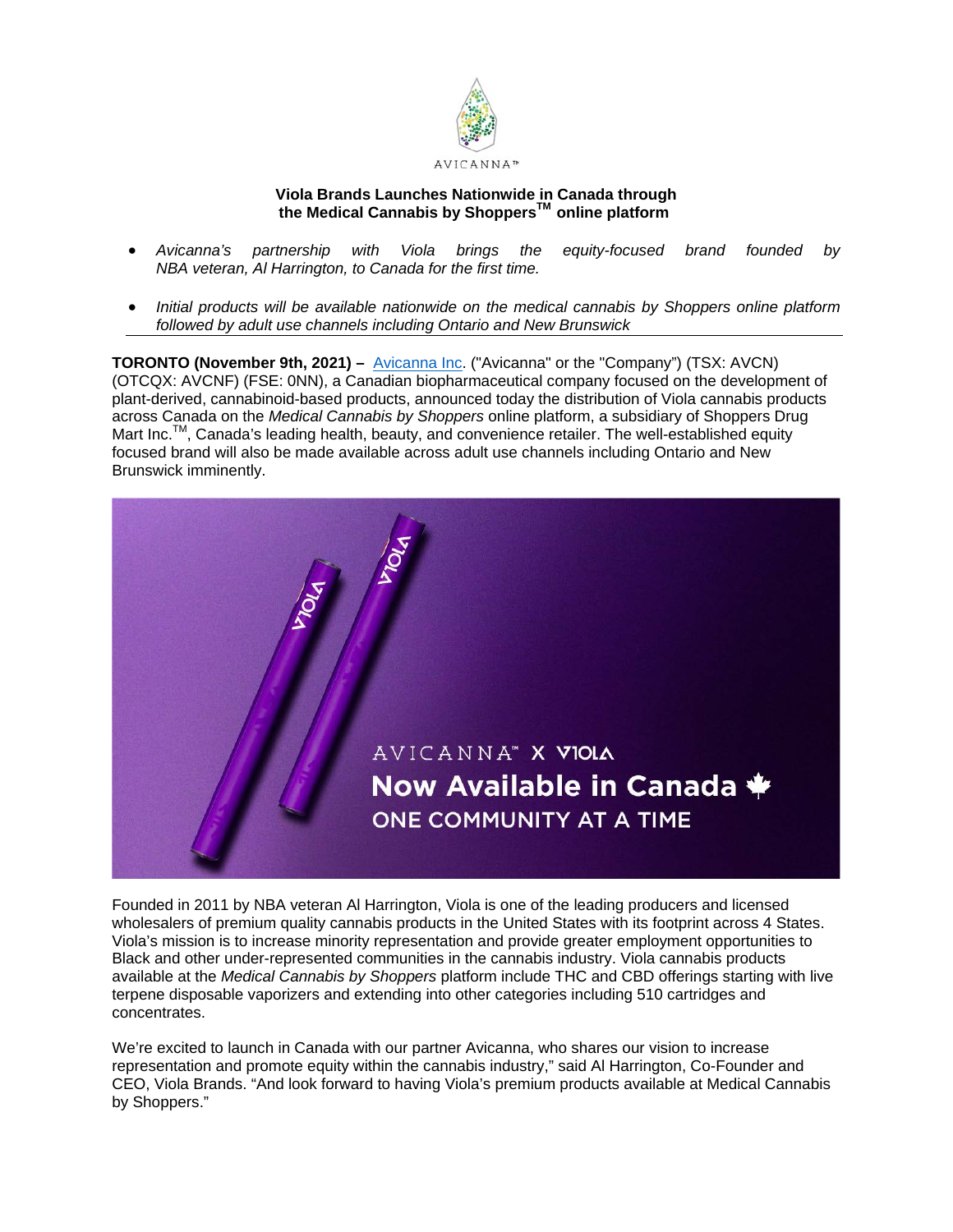"Today, Canada's incredible diversity is not well represented by existing brands and through this multilayered partnership with Viola we seek to fill that gap, bring some much-needed minority representation' and extend Al's vision to Canadian consumers" said Aras Azadian, CEO, Avicanna Inc. "Additionally, having Viola's premium products launched in Canada through our distribution agreement with Medical Cannabis by Shoppers Drug Mart Inc.TM will be a huge win for Canadians as the products will be available nationwide immediately."

Canadians will now have access to Viola's award-winning cannabis products for the first time through a national chain. Through the company's multi-level partnership with Viola, Avicanna is responsible for managing the overall commercialization of all Viola-branded products in Canada through its manufacturing, distribution, and sales infrastructure. Additional Viola cannabis products will be available in several provinces across adult-use channels offering multiple options for consumption via a portfolio expansion expected by the end of 2021 with initial listings approved in New Brunswick and Ontario.

# **About Viola**

Founded in 2011 by NBA veteran Al Harrington, Viola is one of the nation's leading producers and licensed wholesalers of premium quality cannabis products. The brand is named after and inspired by Al's grandmother who suffers from glaucoma and diabetes, finding solace in cannabis remedies. Viola has integrated the latest cutting-edge technology with its own proprietary procedures designed for every stage of the cultivation, extraction and production process. The company is known for its wide variety of product offerings, from high-quality flower to premier butane extracts and operates in California, Colorado, Michigan, Oregon, and Oklahoma.

Through education, equitable offerings, expungement, and incubation programs, Viola's mission is to increase minority representation, facilitate community building and provide greater employment opportunities to Black and other minority communities in cannabis. Viola intends to expand the reach of Viola into Canada with educational initiatives to increase the awareness of safe cannabis use.

## **About Avicanna Inc.**

Avicanna is a commercial stage Canadian biopharmaceutical company and an established leader in cannabinoid research, development, and evidence-based products for the global consumer, medical, and pharmaceutical market segments. Avicanna conducts its research in Canada including its R&D headquarters in the Johnson & Johnson Innovation Centre, JLABS @ Toronto, Canada, located in the MaRS Discovery District, and in collaboration with leading Canadian academic and medical institutions. Avicanna has established an industry leading scientific platform including advanced R&D and clinical development which has led to the commercialization of over twenty products across four main market segments:

- **RHO Phyto™:** these medical and wellness products are an advanced line of pharmaceuticalgrade cannabis products containing varying ratios of CBD and THC. The product portfolio contains a full formulary of products including oral, sublingual, topical, and transdermal deliveries that have controlled dosing, enhanced absorption and stability studies supported by pre-clinical data. These products are developed using pharmaceutical drug development processes and are supported with pre-clinical data. The advanced formulary is marketed with consumer, patient and medical community education and training.
- **Pura H&W™:** these registered, clinically tested, cosmetic products include a portfolio of functional CBD consumer derma-cosmetic and topical products.
- **Aureus™:** as a part of Avicanna's vertical integration based out of Santa Marta, Colombia its raw material business units are primarily dedicated to providing consistent source of cannabinoid raw materials for Avicanna and its global partner's food, cosmetic, medical and pharmaceutical